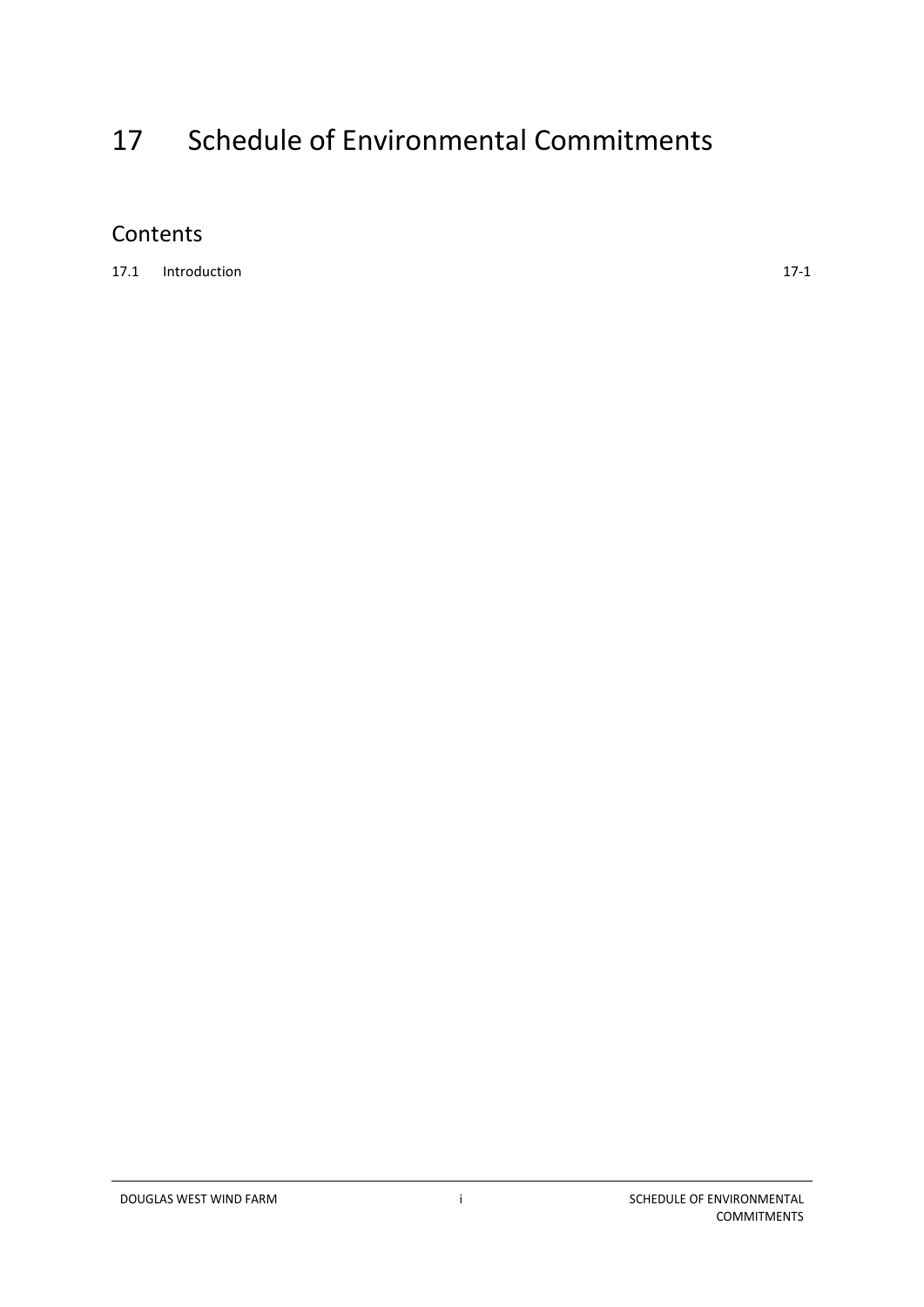This page is intentionally blank.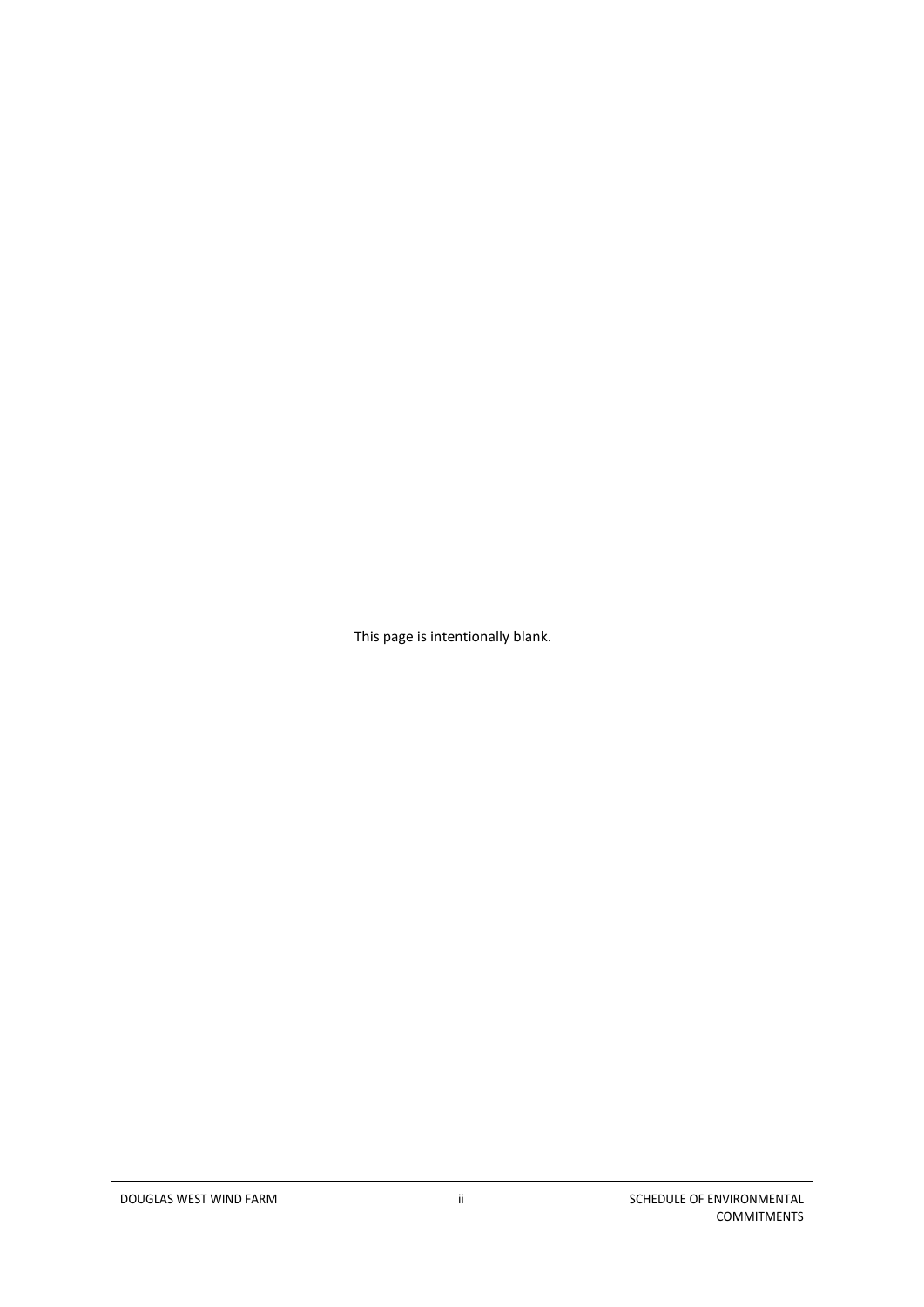## 17 Schedule of Environmental Commitments

#### <span id="page-2-0"></span>17.1 Introduction

- 17.1.1 Best practice in EIA recommends the use of a Schedule of Environmental Commitments, which can act as a quick reference for anyone interested in the mitigation measures to which the Applicant has committed to implementing and upon which the assessment of residual effects presented in this ES has been based. It will be utilised by the Applicant's design team throughout development of the detailed design, and the appointed Contractors will be required to allow for, and ultimately implement, each of the measures in this schedule as a minimum at the construction stage.
- 17.1.2 Table 17.1 presents a Schedule of Environmental Commitments for the Revised Development, listed according to the relevant environmental topic area.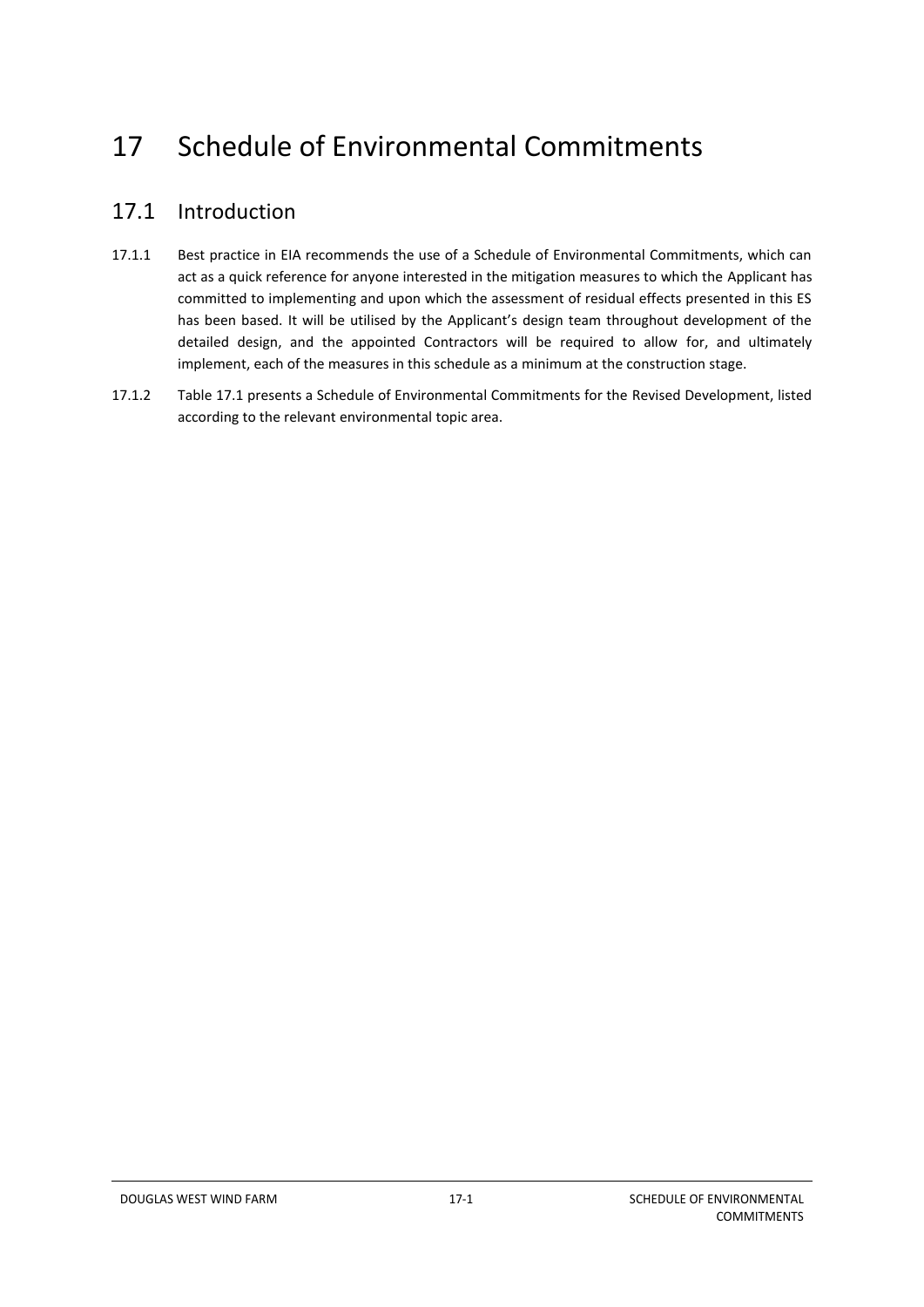#### **Table 17.1 - Schedule of Environmental Commitments**

| <b>Environmental Subject Area</b>                           | <b>Environmental Commitment</b>                                                                                                                                                                                                                                                                                                                                                                                                                                                                                                    | <b>Timing</b>                               |
|-------------------------------------------------------------|------------------------------------------------------------------------------------------------------------------------------------------------------------------------------------------------------------------------------------------------------------------------------------------------------------------------------------------------------------------------------------------------------------------------------------------------------------------------------------------------------------------------------------|---------------------------------------------|
| The Revised Development                                     |                                                                                                                                                                                                                                                                                                                                                                                                                                                                                                                                    |                                             |
| Infrastructure                                              | There will be a micro-siting allowance in all directions in respect of each turbine (50m) hard-standing<br>(50m), construction compounds (50m), substation (50m), watercourse crossings and access track (50m)<br>in order to address any potential difficulties which may arise in the event that pre-construction surveys<br>identify unsuitable ground conditions or environmental constraints. It is proposed that the final<br>positioning of the infrastructure will be addressed through an appropriately worded condition. | Pre-construction                            |
| Meteorological monitoring<br>mast(s)                        | It is proposed that the final positioning, height and aviation lighting requirements will be addressed<br>through an appropriately worded condition.                                                                                                                                                                                                                                                                                                                                                                               | Pre-construction                            |
| Public roads                                                | Prior to construction, any required works to public roads will be undertaken, and appropriate highway<br>safety measures will be agreed with South Lanarkshire Council (SLC), with necessary signage or traffic<br>control measures implemented throughout the construction phase on the agreed basis.                                                                                                                                                                                                                             | Pre-construction and<br>pre-decommissioning |
| Drainage design                                             | A detailed drainage design will be undertaken and provided to SEPA and the Local Authority prior to<br>construction.                                                                                                                                                                                                                                                                                                                                                                                                               | Pre-construction                            |
| <b>Construction Environmental</b><br>Management Plan (CEMP) | The Applicant shall produce the CEMP in consultation with the Local Authority, SNH, SEPA, WoSAS and<br>Historic Environment Scotland prior to construction beginning.<br>The CEMP shall include, but not be limited to, the following subjects:<br>noise and vibration;<br>dust and air pollution;<br>surface and ground water;<br>ecology (including protection of habitats and species);                                                                                                                                         | Pre-construction and<br>pre-decommissioning |
|                                                             | agriculture (including protection of livestock and land);<br>cultural heritage;<br>waste (construction and domestic);<br>pollution prevention strategy;<br>pollution incidence response (for both land and water); and<br>site operations (including maintenance of the construction compound, working hours and safety of<br>the public).                                                                                                                                                                                         |                                             |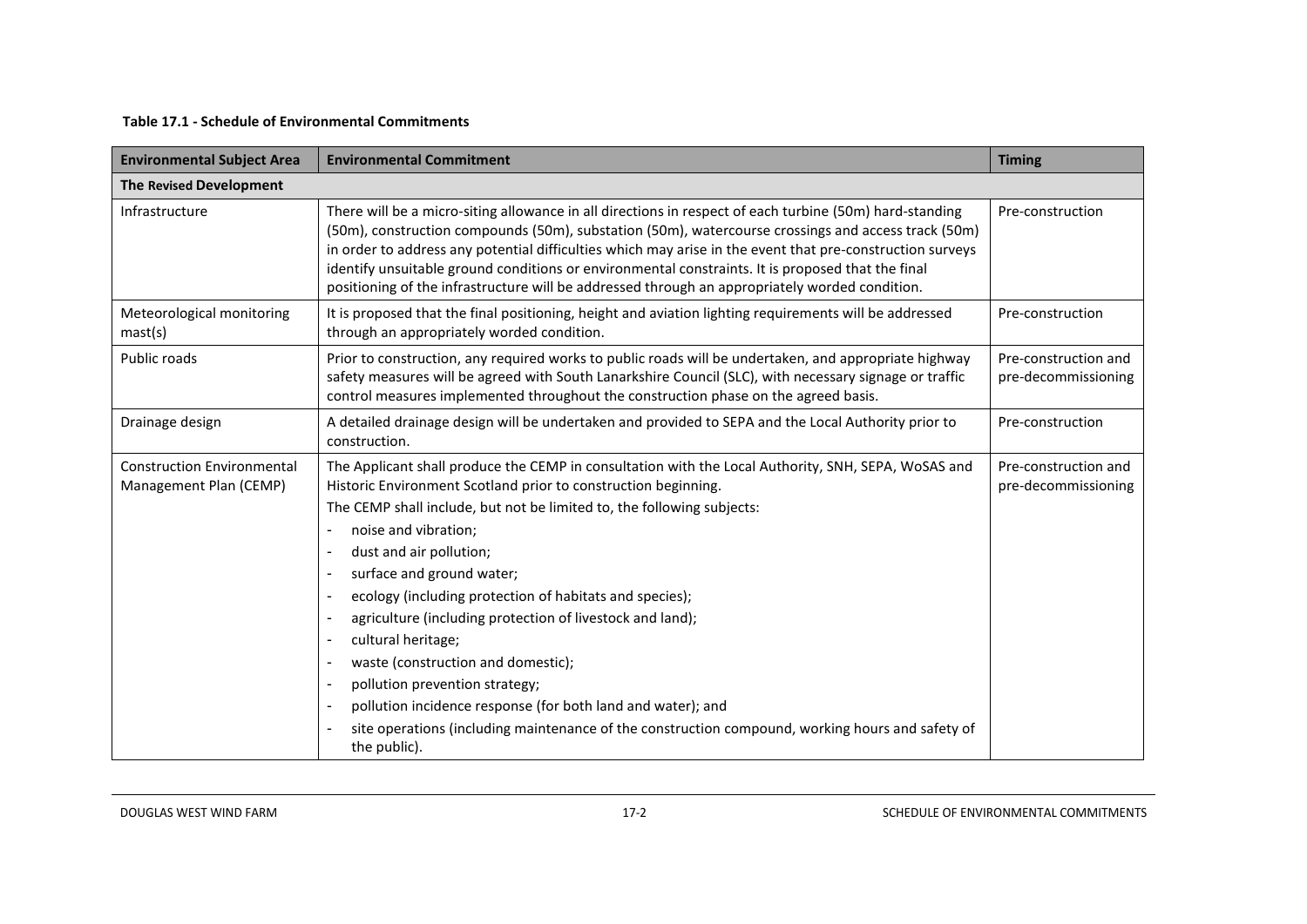| <b>Environmental Subject Area</b>                        | <b>Environmental Commitment</b>                                                                                                                                                                                                                                                                                                                                                                                                                                                                                                                  | <b>Timing</b>                               |
|----------------------------------------------------------|--------------------------------------------------------------------------------------------------------------------------------------------------------------------------------------------------------------------------------------------------------------------------------------------------------------------------------------------------------------------------------------------------------------------------------------------------------------------------------------------------------------------------------------------------|---------------------------------------------|
|                                                          | The Applicant shall provide the following for the above disciplines:                                                                                                                                                                                                                                                                                                                                                                                                                                                                             |                                             |
|                                                          | Details of the all the environmental mitigation which is described within the Schedule of<br>Environmental Commitments and how the Contractor will implement this mitigation and monitor<br>its implementation and effectiveness.                                                                                                                                                                                                                                                                                                                |                                             |
|                                                          | Details of how the Contractor will abide by the local and national legislative requirements e.g. CAR<br>Regulations (Scottish Government, 2011).                                                                                                                                                                                                                                                                                                                                                                                                 |                                             |
|                                                          | Details of how the Contractor will implement and monitor construction best practice techniques<br>e.g. the control of noise and dust.                                                                                                                                                                                                                                                                                                                                                                                                            |                                             |
|                                                          | Details of a Waste Management Plan which will include opportunities to reduce and re-use waste<br>on site, recycling of waste which cannot be reused and disposal of waste to landfill.                                                                                                                                                                                                                                                                                                                                                          |                                             |
|                                                          | Details on how the Contractor will liaise with the public and local landowners and how they will<br>respond to any queries and/or complaints.                                                                                                                                                                                                                                                                                                                                                                                                    |                                             |
| <b>CEMP</b>                                              | The Contractor shall report on a regular basis to the Applicant on the implementation of the CEMP. The<br>Contractor shall amend and improve the CEMP as required throughout the construction and<br>decommissioning period.                                                                                                                                                                                                                                                                                                                     | Construction and<br>decommissioning         |
| <b>Construction Traffic</b><br>Management Plan (CTMP)    | The Applicant shall produce a CTMP in agreement with the Local Authority prior to access to site being<br>granted. The CTMP will detail the management of traffic to and from site, including abnormal loads and<br>daily workers commute. It shall also include mitigation for impacts to public transport, local private<br>access and public foot paths, cycle ways and bridleways where relevant. The Contractor and/or<br>Developer shall amend and improve the CTMP as required throughout the construction and<br>decommissioning period. | Pre-construction and<br>pre-decommissioning |
| <b>Operation Environmental</b><br>Management Plan (OEMP) | The OEMP will be developed in consultation with SNH, SEPA and SLC and will include but not be limited<br>to:                                                                                                                                                                                                                                                                                                                                                                                                                                     | Pre-operation                               |
|                                                          | details on the track, water crossings and turbine maintenance;<br>$\qquad \qquad \blacksquare$                                                                                                                                                                                                                                                                                                                                                                                                                                                   |                                             |
|                                                          | the control and monitoring of noise;                                                                                                                                                                                                                                                                                                                                                                                                                                                                                                             |                                             |
|                                                          | the control and monitoring of surface and groundwater;<br>$\overline{\phantom{a}}$                                                                                                                                                                                                                                                                                                                                                                                                                                                               |                                             |
|                                                          | a pollution prevention plan and a pollution incidence response plan;<br>$\overline{\phantom{a}}$                                                                                                                                                                                                                                                                                                                                                                                                                                                 |                                             |
|                                                          | details of how the Developer will abide by the local and national legislative requirements e.g. The<br>Water Environment (Controlled Activities) (Scotland) Regulations 2011; and                                                                                                                                                                                                                                                                                                                                                                |                                             |
|                                                          | a Habitat Management Plan and relevant Species Protection Plan.                                                                                                                                                                                                                                                                                                                                                                                                                                                                                  |                                             |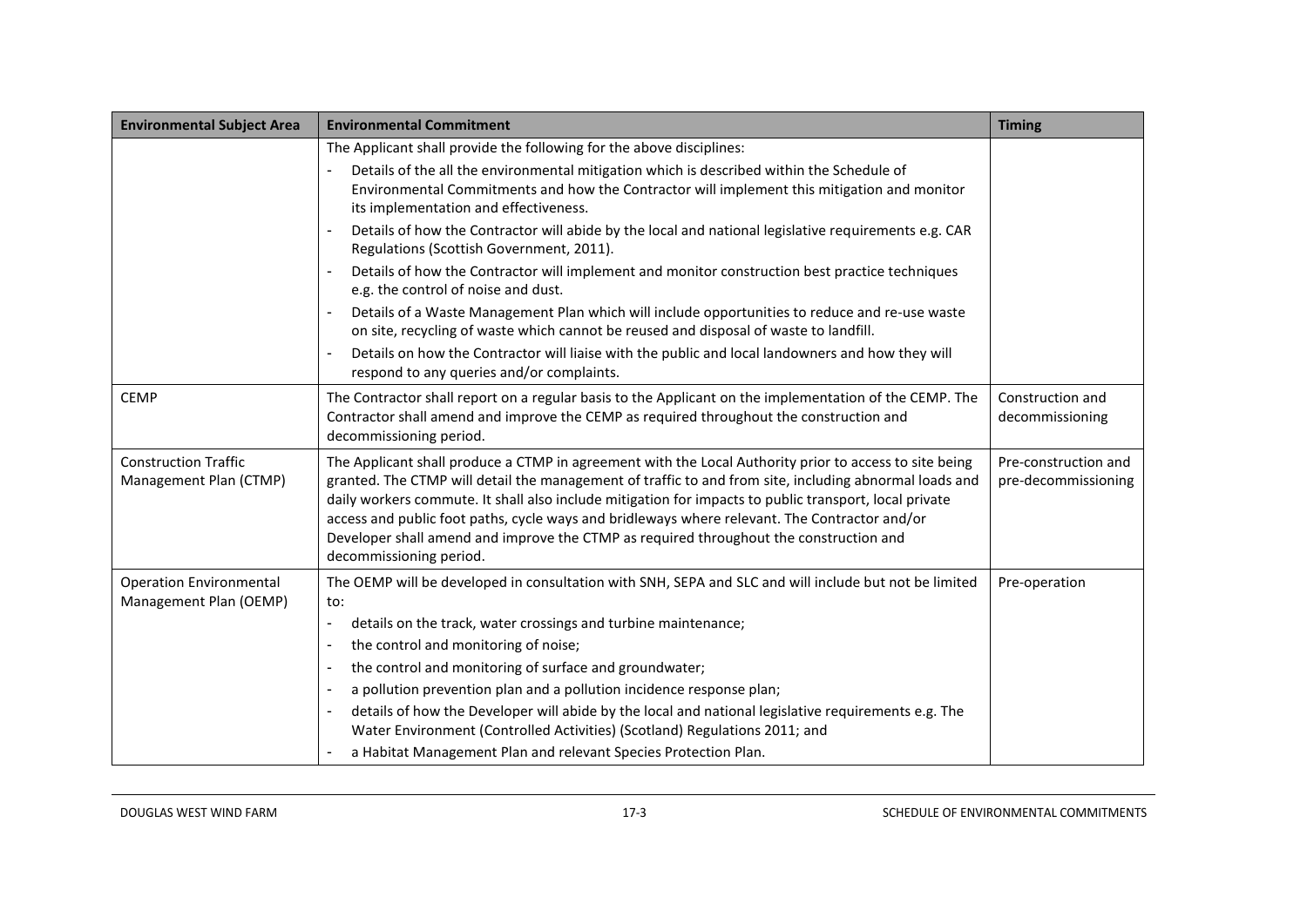| <b>Environmental Subject Area</b>      | <b>Environmental Commitment</b>                                                                                                                                                                                                                                                                                                                                                                                                                                                                                                                                                                                                                                                                                             | <b>Timing</b>    |
|----------------------------------------|-----------------------------------------------------------------------------------------------------------------------------------------------------------------------------------------------------------------------------------------------------------------------------------------------------------------------------------------------------------------------------------------------------------------------------------------------------------------------------------------------------------------------------------------------------------------------------------------------------------------------------------------------------------------------------------------------------------------------------|------------------|
| <b>Access Strategy</b>                 | An Outline Access Strategy has been developed for the Revised Development site, which formalises a<br>network of paths across the site and builds on and enhances the existing path network in the local area<br>which is already well used. As such, it is important that public access is maintained during the<br>construction phase subject to standard health and safety requirements. It is anticipated that it would<br>be a condition of any planning approval for the Revised Development that a Detailed Access Strategy be<br>submitted to and approved by SLC prior to the commencement of development, and the approved<br>Strategy be implemented within a timescale agreed with the local community and SLC. | Pre-Construction |
| <b>Landscape and Visual</b>            |                                                                                                                                                                                                                                                                                                                                                                                                                                                                                                                                                                                                                                                                                                                             |                  |
|                                        | The primary mitigation adopted in relation to the Revised Development is embedded within the design of the Revised Development and relates to the<br>consideration that was given to avoiding and minimising landscape and visual effects during the evolution of the Revised Development layout. A design rationale<br>was established to guide the design evolution. The preliminary Landscape Design Layout aimed to avoid inconsistent turbine spacing, large gaps, outliers or<br>excessive overlapping turbines to minimise visual confusion and ensure a balanced / compact array from key views.                                                                                                                    |                  |
| Visual mitigation during<br>operation  | The turbines would be painted an off white colour with a low reflectivity semi-matt finish (or similar as<br>agreed with the Local Planning Authority (LPA)), widely regarded to be the least intrusive in the<br>landscape when seen against the sky in a host of weather conditions typically experienced within the<br>UK.                                                                                                                                                                                                                                                                                                                                                                                               | Operation        |
| <b>Recreational Enhancement</b>        | Delivery of an Access Strategy & Heritage Trail which will aim to develop a network of paths around and<br>across the Revised Development site, including reconnecting Douglas and Coalburn with a formal<br>footpath link through the former Dalguhandy Opencast site.                                                                                                                                                                                                                                                                                                                                                                                                                                                     | Operation        |
| Landscape and Visual<br>Enhancements   | Implementation of a Habitat Management Plan (HMP) which includes proposals to protect, enhance<br>and enlarge a small broad-leaved plantation, scrub, acid/neutral/calcareous grassland, improved and<br>marshy grassland as well as the dry and wet dwarf shrub heath. The HMP includes a series of<br>prescriptions to deliver the objectives. These objectives of the HMP will deliver ecological but also<br>landscape and visual enhancements where despoiled areas of the site are re-vegetated.                                                                                                                                                                                                                      | Operation        |
| <b>Ecology and Nature Conservation</b> |                                                                                                                                                                                                                                                                                                                                                                                                                                                                                                                                                                                                                                                                                                                             |                  |

Design mitigation is incorporated into the layout of the infrastructure and includes various ecological constraints in order that effects were avoided/minimised from the outset. This has resulted in avoidance of highly groundwater-dependent ecosystems and key features for otter and badger, utilising the existing road as much as possible to reduce habitat and watercourse disturbance. To protect and reduce disturbance to bats turbines are located over 50 m away from features (blade tip to the top of the feature) that are used by commuting and foraging bats.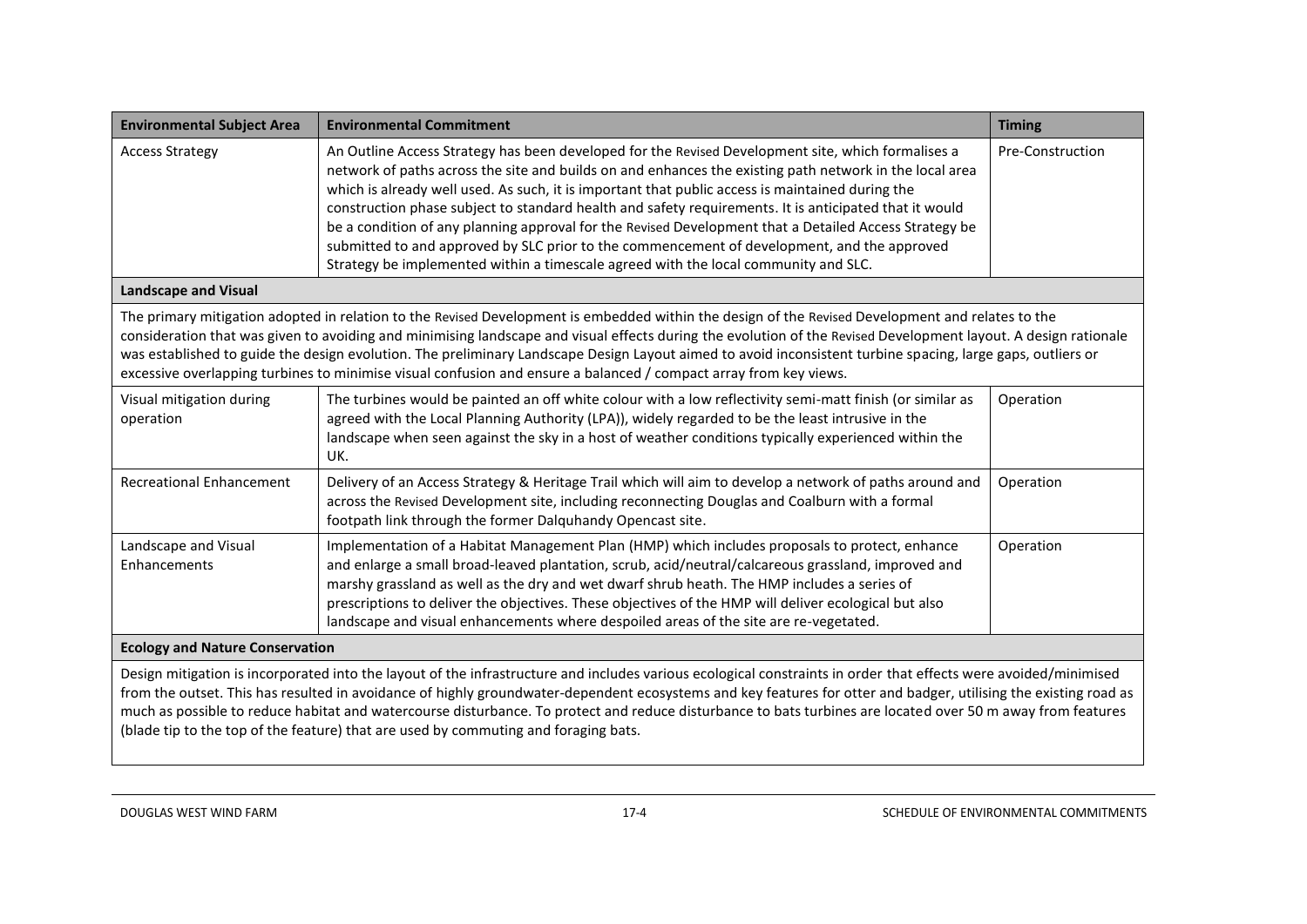| <b>Environmental Subject Area</b>                              | <b>Environmental Commitment</b>                                                                                                                                                                                                                                                                                                                                                                                                                                                          | <b>Timing</b>                               |
|----------------------------------------------------------------|------------------------------------------------------------------------------------------------------------------------------------------------------------------------------------------------------------------------------------------------------------------------------------------------------------------------------------------------------------------------------------------------------------------------------------------------------------------------------------------|---------------------------------------------|
| General                                                        | Arrangements for pre-construction ecological surveys will be conducted within 6 months of<br>construction commencement and will be set out in the CEMP. The CEMP will be agreed with relevant<br>statutory consultees prior to the commencement of construction.                                                                                                                                                                                                                         | Pre-construction and<br>pre-decommissioning |
| Watercourses                                                   | Pollution prevention mitigation measures and arrangements for ecological monitoring during<br>construction shall also be set out in the CEMP. The CEMP will be implemented across the whole site<br>during construction. These measures shall be designed in order that the watercourses on site (and<br>those into which the site discharges) are protected against pollution. These aspects of the CEMP will be<br>monitored by a suitably qualified Ecological Clerk of Works (ECoW). | Construction                                |
|                                                                | The ECoW will also be required to advise and supervise, where appropriate, and will have the power to<br>stop works at any stage should it be deemed necessary. The ECoW will provide tool box talks on the<br>ecological sensitivities within the site to all site personnel prior to them commencing work.                                                                                                                                                                             | Pre-construction,<br>Construction           |
|                                                                | The existing culvert along the Shiel Burn is damaged and does not allow for easy passage by small<br>mammals; it also does not allow for the upstream passage of fish species. The culvert will be removed<br>and the watercourse reinstated in this area during -construction. This will provide enhancement of the<br>watercourse in this area.                                                                                                                                        | Construction                                |
| <b>Ground Water Dependent</b><br><b>Terrestrial Ecosystems</b> | Mitigation measures that will be implemented during construction to minimise or avoid impacts on<br>potential GWDTEs include:                                                                                                                                                                                                                                                                                                                                                            | Construction                                |
| (GWDTEs)                                                       | The ECoW to direct and oversee micrositing of infrastructure and activities on site to avoid impacts<br>on potential GWDTEs where possible, for instance micrositing to avoid flushes;                                                                                                                                                                                                                                                                                                   |                                             |
|                                                                | The permeability of roads will be maintained by installation of regular cross drains (which would be<br>detailed in a construction method statement);                                                                                                                                                                                                                                                                                                                                    |                                             |
|                                                                | If clay is sourced from excavations it can be used to create bunds to restrict drainage effects from<br>construction;                                                                                                                                                                                                                                                                                                                                                                    |                                             |
|                                                                | Natural re-colonisation will ensure full vegetation reinstatement of excavated areas (that do not<br>$\bullet$<br>have infrastructure overlain); and                                                                                                                                                                                                                                                                                                                                     |                                             |
|                                                                | Should any bare soil exist, this will be monitored by the ECoW at regular intervals over the<br>$\bullet$<br>following 6 months to 1 year to ensure that re-vegetation is successful. If early growth does not<br>appear then action (such as re-seeding) should be taken to prevent erosion or sediment washing<br>off site.                                                                                                                                                            |                                             |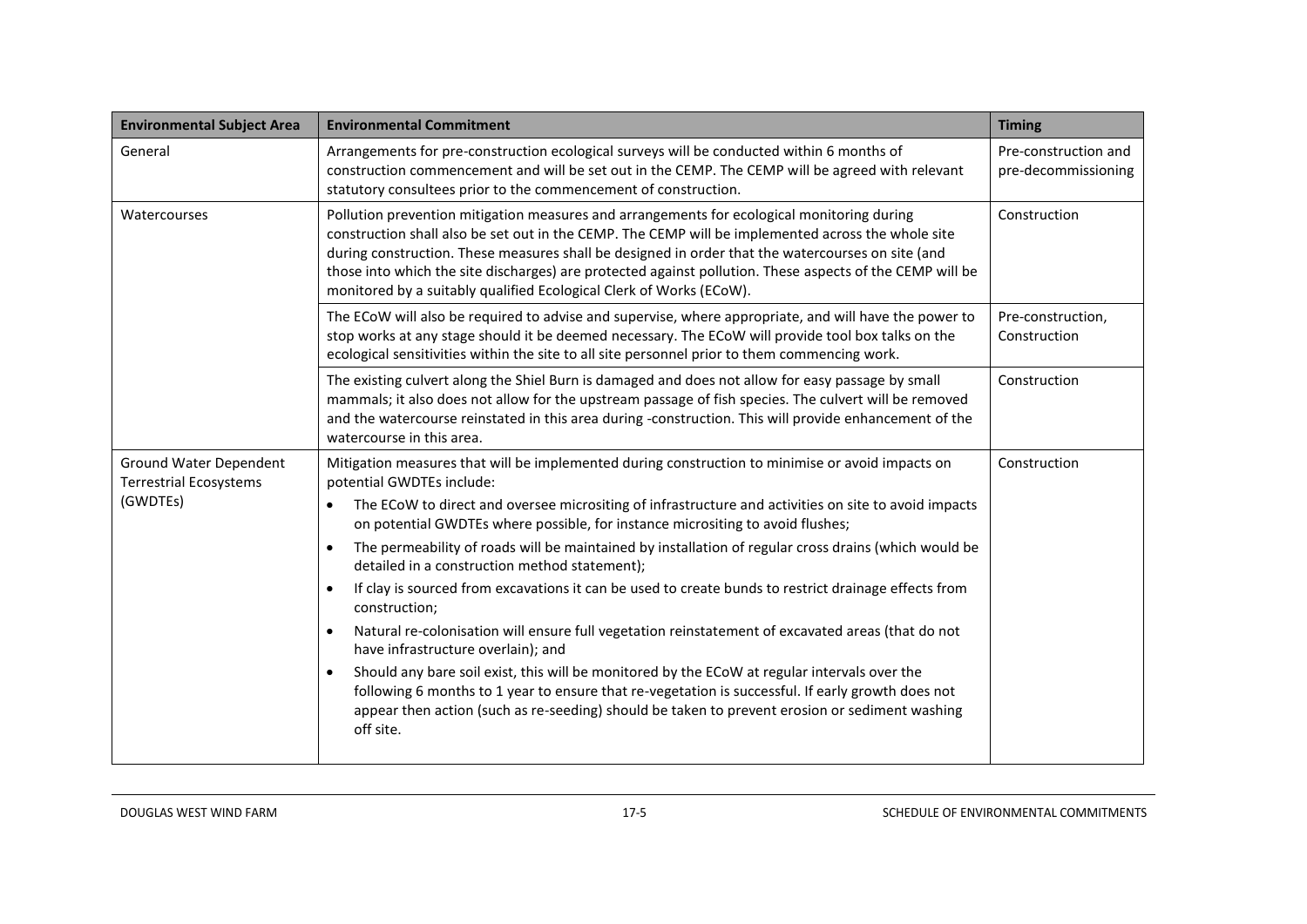| <b>Environmental Subject Area</b>                     | <b>Environmental Commitment</b>                                                                                                                                                                                                                                                                                                                                                                                                                                                                                                         | <b>Timing</b>                        |
|-------------------------------------------------------|-----------------------------------------------------------------------------------------------------------------------------------------------------------------------------------------------------------------------------------------------------------------------------------------------------------------------------------------------------------------------------------------------------------------------------------------------------------------------------------------------------------------------------------------|--------------------------------------|
| Disturbance reduction /<br><b>Mammal Protection</b>   | Good practice measures will be implemented throughout the construction phases in order to minimise<br>the risks associated with a construction site on all wild animals in line with SNH guidance.                                                                                                                                                                                                                                                                                                                                      | Construction                         |
|                                                       | The Species Protection Plan (SPP) will be agreed with the Local Authority, in consultation with SNH, and<br>agreed prior to construction commencement The SPP will include measures to protect and reduce<br>disturbance to species on site, as outlined below:                                                                                                                                                                                                                                                                         | Pre-construction and<br>construction |
|                                                       | Covering/securing all excavations and piping or provision of an 'exit route' where covering is not<br>$\bullet$<br>practical;                                                                                                                                                                                                                                                                                                                                                                                                           |                                      |
|                                                       | Night time working will be minimised to reduce disturbance to nocturnal and diurnal fauna. Where<br>$\bullet$<br>this is not possible, directional lighting away from features (including mammal paths, tree lines and<br>watercourses) will be used to minimise light disturbance; and                                                                                                                                                                                                                                                 |                                      |
|                                                       | A speed limit of 15 mph for all vehicles on site will help to reduce disturbance and mortality to<br>$\bullet$<br>protected species.                                                                                                                                                                                                                                                                                                                                                                                                    |                                      |
|                                                       | Badger setts and otter holts within the site will be protected by a 30 m protection zone, demarcated<br>using coloured tape, or something of similar visible marking prior to commencement of works. There will<br>be no blasting activities within 100 m of the badger setts. A licence from SNH to disturb otters or badgers<br>will not be required if this buffer distance is maintained.                                                                                                                                           | Pre-construction and<br>construction |
| Mitigation through<br>enhancement during<br>operation | The CEMP will contain provisions such as habitat management measures and ecological monitoring that<br>will be undertaken throughout the operational phase of the Revised Development. Maintenance<br>operations will follow the same safety and environmental procedures as for the construction phase.                                                                                                                                                                                                                                | Operation                            |
|                                                       | A Habitat Management Plan (HMP) will be produced with the aim to restore wet heath in the southern<br>part of the site and enhance surrounding habitats across the previously restored opencast coal mine<br>area. This represents an enhancement measure and will negate the minor losses to the wet heath Annex<br>1 habitat. The HMP will be finalised and then approved with the Local Authority and SNH prior to<br>construction commencement. The HMP will remain a live document for the lifetime of the Revised<br>Development. | Pre-construction and<br>operation    |
| Mitigation during<br>decommissioning                  | Mitigation measures proposed for the construction phase of the Revised Development will also be<br>implemented for the decommissioning phase. These measures will be agreed with the planning authority<br>as part of the CEMP approval process.                                                                                                                                                                                                                                                                                        | Decommissioning                      |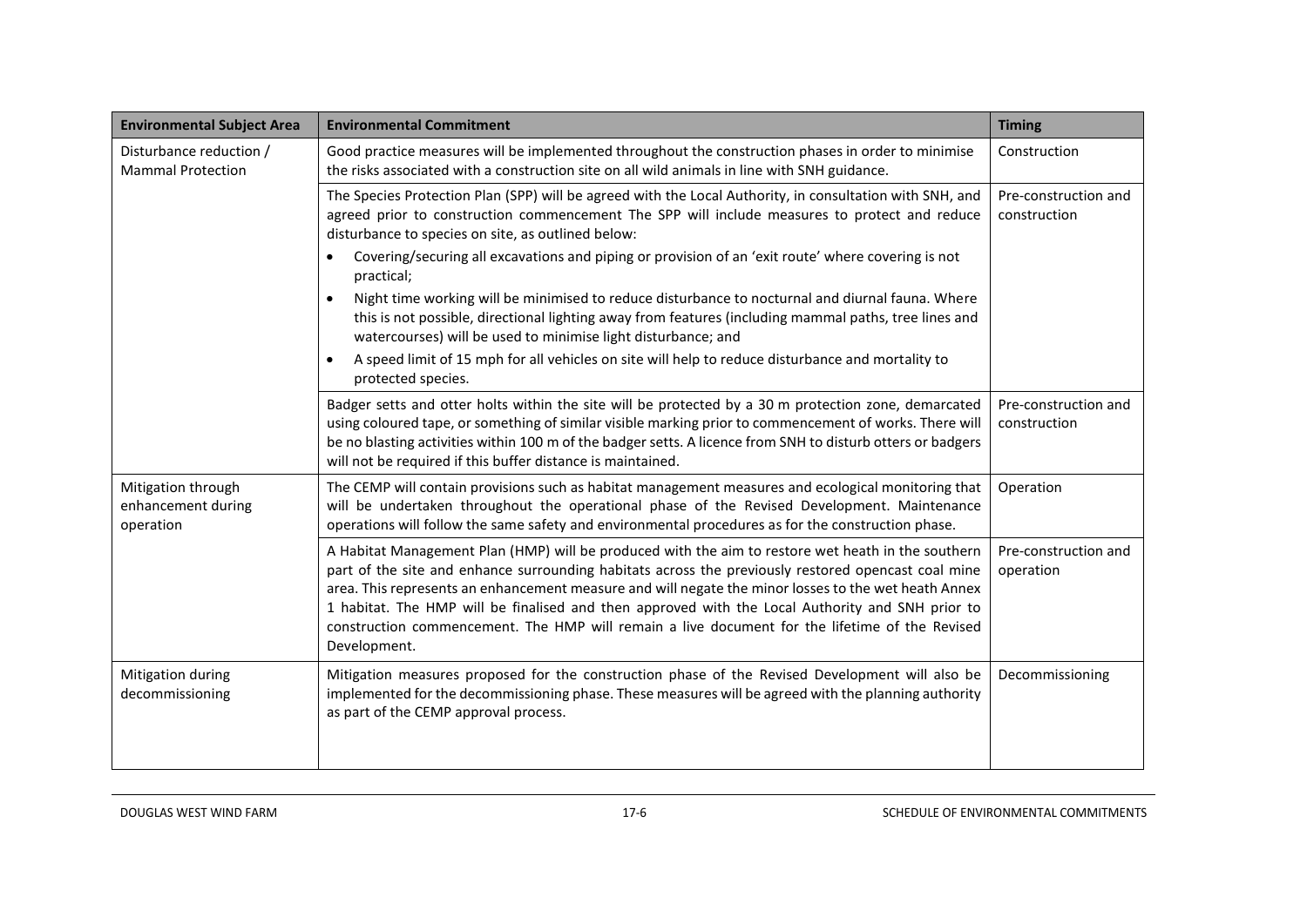| <b>Environmental Subject Area</b>      | <b>Environmental Commitment</b>                                                                                                                                                                                                                                                                                                                                                                                                                                                                                                                                                                                                                                                                                                                                                                                                                                                                                                                         | <b>Timing</b>                       |
|----------------------------------------|---------------------------------------------------------------------------------------------------------------------------------------------------------------------------------------------------------------------------------------------------------------------------------------------------------------------------------------------------------------------------------------------------------------------------------------------------------------------------------------------------------------------------------------------------------------------------------------------------------------------------------------------------------------------------------------------------------------------------------------------------------------------------------------------------------------------------------------------------------------------------------------------------------------------------------------------------------|-------------------------------------|
| Ornithology                            |                                                                                                                                                                                                                                                                                                                                                                                                                                                                                                                                                                                                                                                                                                                                                                                                                                                                                                                                                         |                                     |
| Mitigation during pre-<br>construction | A CEMP will be agreed prior to construction commencing. This will be agreed with SLC and relevant<br>statutory consultees. The CEMP will include details of mitigation, good practice construction methods,<br>pollution prevention measures, compliance with ecological legislation and protection of biodiversity.                                                                                                                                                                                                                                                                                                                                                                                                                                                                                                                                                                                                                                    | Pre-construction                    |
|                                        | As part of the CEMP, a Breeding Bird Protection Plan (BBPP) will be produced, and will be approved by<br>the planning authority in consultation with SNH prior to implementation. The BBPP will detail the<br>procedures to be followed to ensure reasonable precautions are taken to avoid disturbance to breeding<br>birds on the Revised Development site. Likely measures may include, but will not be limited to,<br>appropriate buffer distances from confirmed nest sites, toolbox talks and ornithological monitoring.                                                                                                                                                                                                                                                                                                                                                                                                                          | Pre-construction                    |
| <b>Black Grouse</b>                    | Surveys for lekking black grouse will be completed immediately prior to, and during the construction<br>phase in March, April and May. Should any leks be identified within the Revised Development site, a<br>500 m disturbance buffer will be established and no activity should occur in these areas during the<br>periods from one hour before dawn to 09:00 and after 18:00 to one hour after dusk within the black<br>grouse breeding season, April to July, unless otherwise agreed with SNH. An Ecological Clerk of Works<br>(ECoW) will oversee the implementation of the above measures.                                                                                                                                                                                                                                                                                                                                                      | Construction                        |
| Other species                          | Based on the level of significance of effect predicted during construction and decommissioning for all<br>other species, no specific mitigation measures are required. The BBPP will help avoid disturbance to<br>breeding birds on the Revised Development site.                                                                                                                                                                                                                                                                                                                                                                                                                                                                                                                                                                                                                                                                                       | Construction and<br>decommissioning |
| Mitigation during Operation            | The Hagshaw Hill Extension Black Grouse Management Plan has aimed to increase the local population<br>of the species by tree planting adjacent to the western boundary of the EIA Study Area, as well as along<br>the Robshill Burn, plus moorland management.<br>It is proposed to increase tree and shrub planting along the watercourse beside Rob's Hill - around the<br>existing planting for Hagshaw Hill Extension. This mitigation will increase the amount of habitat suitable<br>for black grouse within the area, and also help offset any possible losses in habitat availability because<br>of the presence of infrastructure in proximity to the Hagshaw Hill Extension management areas.<br>A HMP will be developed with statutory consultees to enhance the habitats for black grouse, and through<br>the management of heath habitats and grazing densities will enhance invertebrate resource for feeding<br>waders and their chicks. | Operation                           |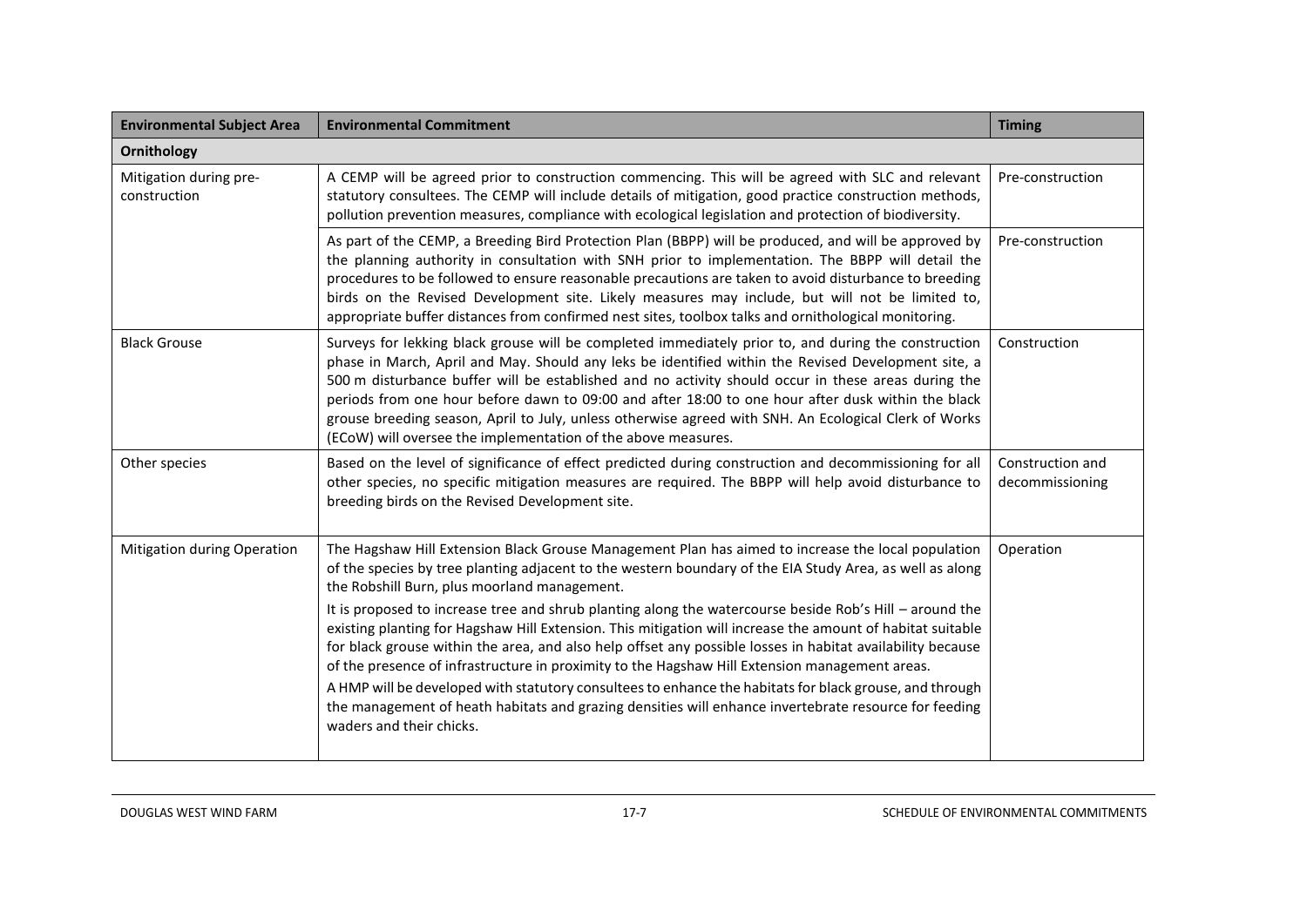| <b>Environmental Subject Area</b>  | <b>Environmental Commitment</b>                                                                                                                                                                                                                                                                                                                                                                                                                                                                                                 | <b>Timing</b>    |
|------------------------------------|---------------------------------------------------------------------------------------------------------------------------------------------------------------------------------------------------------------------------------------------------------------------------------------------------------------------------------------------------------------------------------------------------------------------------------------------------------------------------------------------------------------------------------|------------------|
| <b>Noise</b>                       |                                                                                                                                                                                                                                                                                                                                                                                                                                                                                                                                 |                  |
| <b>Construction Noise</b>          | Control of working hours and best working practices to be implementation during construction.                                                                                                                                                                                                                                                                                                                                                                                                                                   | Construction     |
| <b>Operational Noise</b>           | Operational monitoring will be agreed with SLC as required, to ensure compliance with noise limits<br>imposed by planning conditions, with the option of selective constraint of turbine operation, if found to<br>be a requirement.                                                                                                                                                                                                                                                                                            | Operation        |
| <b>Historic Environment</b>        |                                                                                                                                                                                                                                                                                                                                                                                                                                                                                                                                 |                  |
| Mitigation for direct impacts      | Known archaeological sites identified, which are in close proximity to the development infrastructure will<br>be avoided by careful delineation with an appropriate buffer prior to site work commencing. Such sites<br>will be marked out by professional archaeologists. These buffer zones will be practical, and discussed<br>where necessary in close consultation with the West of Scotland Archaeological Society.                                                                                                       | Pre-construction |
| Mitigation for indirect<br>impacts | The development and promotion of a local Heritage Trail (part of Detailed Access Strategy) will help to<br>offset residual effects of the Revised Development. This will include the use of interpretation boards<br>along new paths created by the Revised Development and existing pathways to increase public<br>awareness and promote local history and cultural assets en-route.                                                                                                                                           | Operation        |
| Mitigation during<br>construction  | An archaeological watching brief will be undertaken during all ground breaking works across areas of the<br>site undisturbed by the 20 <sup>th</sup> century mining operations, to ensure that any damage to recorded features<br>is subject to appropriate levels of mitigation, while allowing for the identification of any previously<br>unrecorded archaeological sites and ensuring these are appropriately recorded during site works.                                                                                   | Construction     |
|                                    | Those sites which it is anticipated will be directly impacted by the Revised Development (Sites (2), (4),<br>(19) and (22)) will be subject to appropriate levels of recording prior to, and during removal                                                                                                                                                                                                                                                                                                                     | Construction     |
|                                    | All identified archaeological sites within the Revised Development area which are in the vicinity of site<br>works (such as Archaeology Sites $(5)$ , $(6)$ , $(8)$ , and $(10)$ and $(11)$ ) will be carefully cordoned off and<br>delineated to ensure avoidance during construction. Such delineation will also include those unaffected<br>areas of sites which are already directly impacted by construction, such as the wider areas of Site (4).<br>This process will be undertaken by qualified heritage professionals. | Construction     |
|                                    | No work will commence on site until a Written Scheme of Investigation (WSI) outlining the standards and<br>methodology to be adhered to by the chosen archaeological contractor has been submitted to, and<br>approved in writing by, WoSAS and SLC.                                                                                                                                                                                                                                                                            | Pre-construction |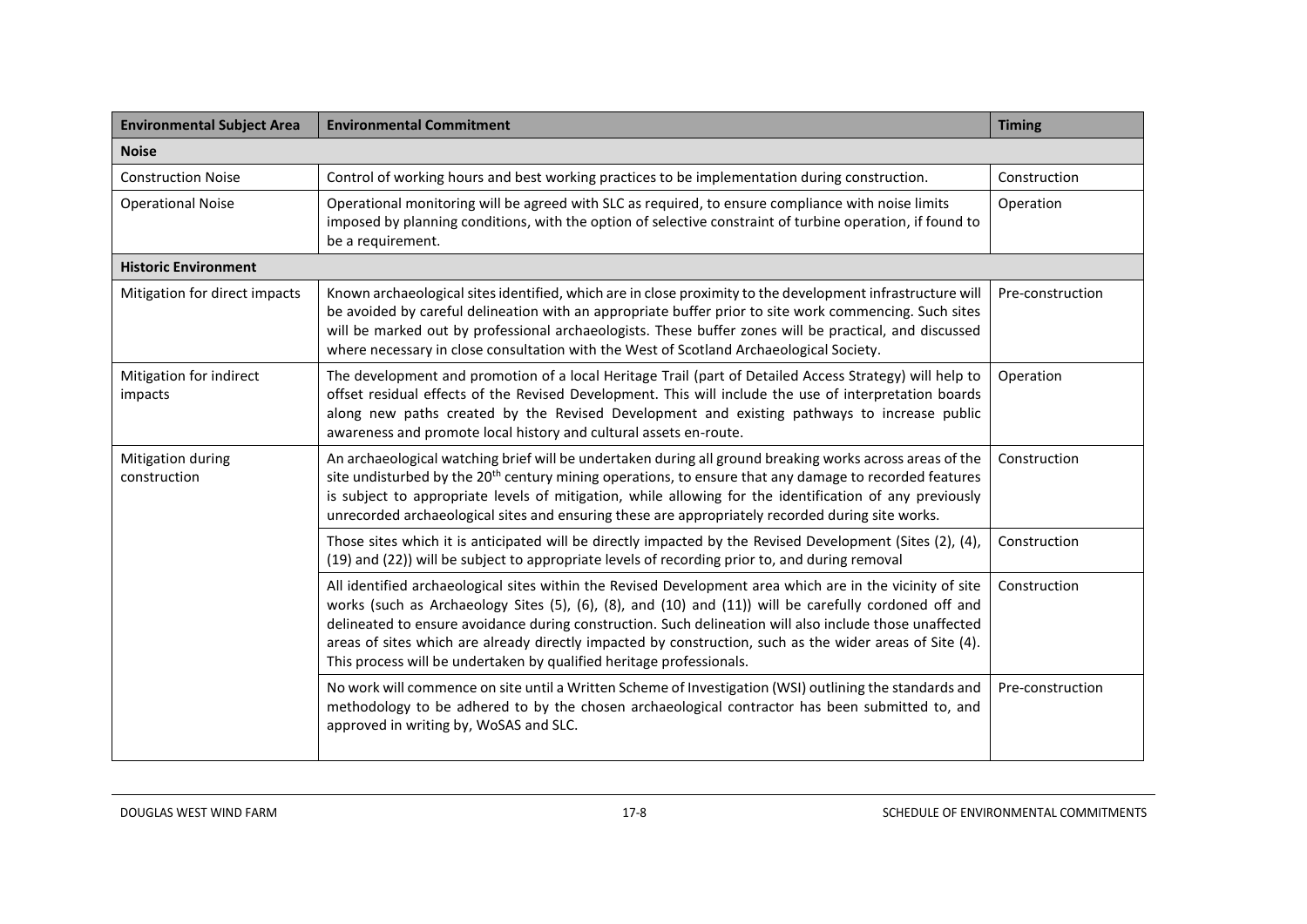| <b>Environmental Subject Area</b>          | <b>Environmental Commitment</b>                                                                                                                                                                                                                                                                                                                                                                                                     | <b>Timing</b>    |
|--------------------------------------------|-------------------------------------------------------------------------------------------------------------------------------------------------------------------------------------------------------------------------------------------------------------------------------------------------------------------------------------------------------------------------------------------------------------------------------------|------------------|
| <b>Hydrology, Hydrogeology and Geology</b> |                                                                                                                                                                                                                                                                                                                                                                                                                                     |                  |
| Mitigation during pre-<br>construction     | In order to determine the ground and groundwater conditions across the site, pre-construction site<br>investigations will be conducted. These investigations will focus on areas where construction is proposed<br>to be undertaken and will allow the turbines and the associated infrastructure to be micro-sited away<br>from unsuitable areas, such as areas of contamination or where there are significant groundwater flows. | Pre-construction |
|                                            | The investigations will also include targeted monitoring and assessment of the groundwater levels and<br>flows beneath the site. This will allow for micro-siting of the features of the Revised Development and to<br>assist in the detailed design of infrastructure and selection of appropriate materials for use during the<br>construction process.                                                                           | Pre-construction |
| Mitigation during<br>construction          | The appointed Contractor will undertake pre-construction baseline water quality sampling and analysis<br>at the Poniel Water, Shiel Burn, Longhill Burn and Alder Burn and implement a programme of regular<br>monitoring and analysis of the water quality of the watercourses throughout the construction period.                                                                                                                 | Construction     |
|                                            | With specific reference to the SEPA 'Guidelines for Water Pollution Prevention from Civil Engineering<br>Contracts' and 'Special Requirements', the Contractor will produce a CEMP prior to the commencement<br>of operations which contains a construction method statement that includes:                                                                                                                                         | Pre-construction |
|                                            | a detailed breakdown of the phasing of construction activities;<br>$\bullet$                                                                                                                                                                                                                                                                                                                                                        |                  |
|                                            | a pollution risk assessment of the Site and the proposed activities;<br>$\bullet$                                                                                                                                                                                                                                                                                                                                                   |                  |
|                                            | identification of all Controlled Waters that may be affected by the works and temporary discharge<br>$\bullet$<br>points to these watercourses;                                                                                                                                                                                                                                                                                     |                  |
|                                            | planning and design of appropriate pollution control measures during earthworks and construction<br>$\bullet$<br>management of the pollution control system, including dewatering of excavations away from<br>watercourses;                                                                                                                                                                                                         |                  |
|                                            | contingency planning and emergency procedures; and<br>$\bullet$                                                                                                                                                                                                                                                                                                                                                                     |                  |
|                                            | ongoing monitoring of construction procedures to ensure management of risk is maintained.<br>$\bullet$                                                                                                                                                                                                                                                                                                                              |                  |
|                                            | All earth moving works or similar operations will be carried out in accordance with BSI Code of Practice<br>for Earth Works BS6031:1981.                                                                                                                                                                                                                                                                                            | Construction     |
|                                            | All watercourse crossings and site discharges will be regulated under the CAR licensing regime and all<br>necessary licences will be sought from SEPA prior to the commencement of any operations on site.                                                                                                                                                                                                                          | Pre-construction |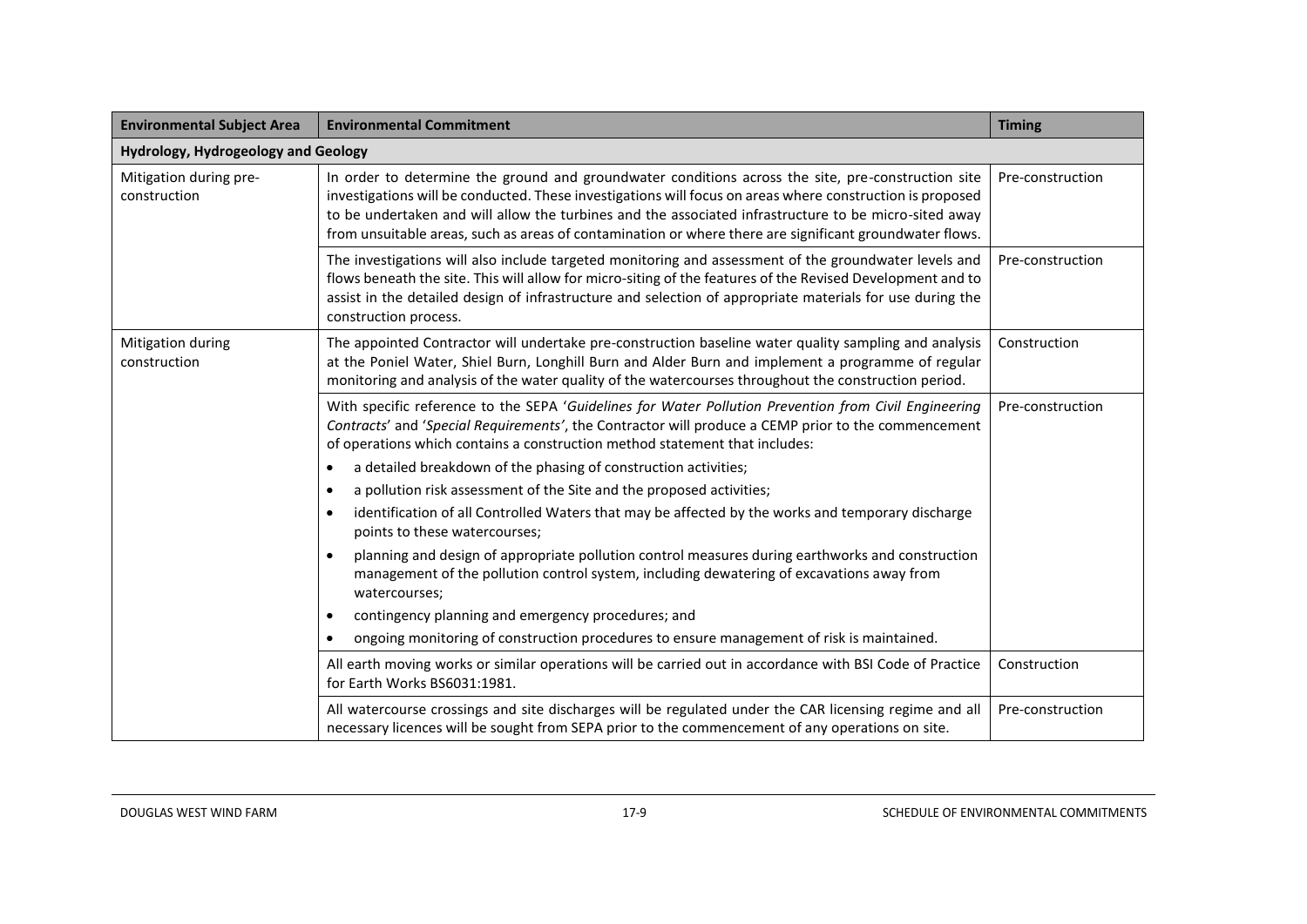| <b>Environmental Subject Area</b> | <b>Environmental Commitment</b>                                                                                                                                                                                                                                                                                                                                                                                                                                                                                                                                                                                        | <b>Timing</b>                       |
|-----------------------------------|------------------------------------------------------------------------------------------------------------------------------------------------------------------------------------------------------------------------------------------------------------------------------------------------------------------------------------------------------------------------------------------------------------------------------------------------------------------------------------------------------------------------------------------------------------------------------------------------------------------------|-------------------------------------|
|                                   | All concrete batching activities will be undertaken a minimum of 30 m from any watercourse or surface<br>drain to minimise the risk of runoff entering a watercourse. The concrete batching area will have a<br>contained facility for washing out and cleaning of concrete batching plant.                                                                                                                                                                                                                                                                                                                            | Construction                        |
|                                   | While it is acknowledged that best practice to minimise run-off would be to undertake construction and<br>dismantling during the driest period of the year, given the location of the Revised Development site in<br>South Lanarkshire, there are likely to be significant periods of rainfall throughout the year. Therefore,<br>site management will check the local weather forecast daily and prime all site staff to ensure that<br>everyone is aware of their responsibilities to maintain the pollution control system during wet weather<br>or suspend sensitive operations during adverse weather conditions. | Construction and<br>decommissioning |
|                                   | Where topography dictates that working platforms are needed, these will be formed to ensure that<br>surface water drains away from watercourses.                                                                                                                                                                                                                                                                                                                                                                                                                                                                       | Construction                        |
|                                   | All fuel and other chemicals will be stored in accordance with best practice procedures, including being<br>kept within a designated fuelling site located at a safe distance from existing watercourses and in<br>appropriate impermeable bunded containers/areas, which will be defined within the CEMP. These will<br>be designed to capture any leakage, whether from a tank or from associated equipment such as filling<br>and off-take points, sighting gauges etc., all of which will be located within the bund.                                                                                              | Construction                        |
|                                   | Oil booms and soakage pads will be maintained in all work areas and spill kits kept in all vehicles to enable<br>a rapid and effective response to any accidental spillage or discharge. All construction staff will be trained<br>in the effective use of this equipment.                                                                                                                                                                                                                                                                                                                                             | Construction                        |
|                                   | Construction vehicles and plant will be regularly maintained and all maintenance, fuelling and vehicle<br>washing will be undertaken on appropriate impermeable surfaces away from watercourses in order to<br>minimise risks of leaks to soil and surface waters.                                                                                                                                                                                                                                                                                                                                                     | Construction                        |
|                                   | The temporary concrete batching area on site will have a micro-siting allowance of 50m in all directions.<br>The Contractor will develop a method statement to address the batching, transport, transfer, handling<br>and pouring of liquid concrete at foundations in order to minimise risks of spillage to soil and surface<br>waters.                                                                                                                                                                                                                                                                              | Construction                        |
|                                   | Cement, grout and unset concrete will not be allowed to enter the water environment. No operations<br>involving concrete transfer between vehicles or into vehicles will take place within 30 m of watercourses<br>and waterbodies.                                                                                                                                                                                                                                                                                                                                                                                    | Construction                        |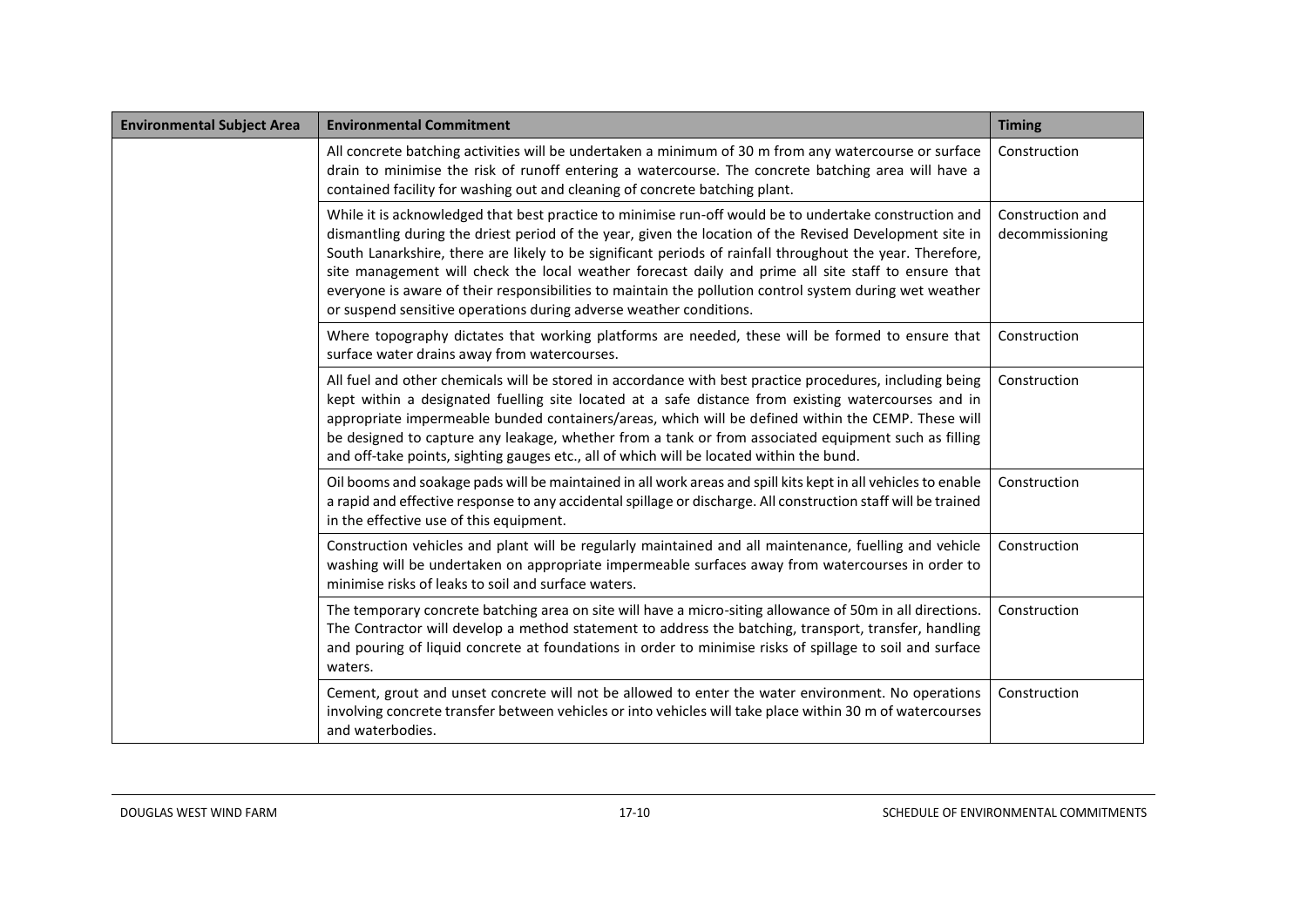| <b>Environmental Subject Area</b> | <b>Environmental Commitment</b>                                                                                                                                                                                                                                                                                                                                                                                                                                                                                                                                                                                                     | <b>Timing</b> |
|-----------------------------------|-------------------------------------------------------------------------------------------------------------------------------------------------------------------------------------------------------------------------------------------------------------------------------------------------------------------------------------------------------------------------------------------------------------------------------------------------------------------------------------------------------------------------------------------------------------------------------------------------------------------------------------|---------------|
|                                   | All vehicles used for delivery of concrete will only be washed out at locations to be agreed with SEPA.<br>Excess concrete or wash-out liquid will not be discharged to drains or watercourses on site or at<br>compounds. Drainage from washout facilities will be collected and treated or removed to an appropriate<br>treatment point/licensed disposal site.                                                                                                                                                                                                                                                                   | Construction  |
|                                   | The requirement for dewatering will be minimised in all locations by timely and efficient excavation of<br>the foundation void and subsequent concrete pouring and backfilling.                                                                                                                                                                                                                                                                                                                                                                                                                                                     | Construction  |
|                                   | During the construction phase, construction staff will be instructed to maintain a sufficient distance from<br>the burns located on site in order to ensure there is no incursion towards the burn.                                                                                                                                                                                                                                                                                                                                                                                                                                 | Construction  |
|                                   | Where the required bottomless arch culvert crossings are being constructed, foundations will be set back<br>to prevent impact on the integrity of the banking of watercourses. Detailed design will be included within<br>a Construction Method Statement to be agreed with SLC and SEPA and detailed watercourse crossing<br>designs will be regulated under the CAR licensing regime.                                                                                                                                                                                                                                             | Construction  |
|                                   | Welfare facilities will either connect directly to the foul sewer, self-contained storage tanks or to a septic<br>tank, subject to approval from Scottish Water and SEPA.                                                                                                                                                                                                                                                                                                                                                                                                                                                           | Construction  |
|                                   | If self-contained or septic tanks are to be used, these will be maintained and emptied on a regular basis<br>by a suitably licensed contractor.                                                                                                                                                                                                                                                                                                                                                                                                                                                                                     | Construction  |
|                                   | The proposed access tracks have been designed to use the shortest amount of track possible, while<br>respecting topographical and other environmental constraints. In the main, topsoil and subsoil will be<br>stripped over the full width of the road corridor, including the drainage channel. Strip depths will vary,<br>but will normally be around 500 mm down to a substrate of firm till or weathered rock. Stripped soils will<br>be stored in temporary windrows on either side of the road, and then used in forming soft verges to<br>roads, or to improve soil cover on the previously opencast areas within the site. | Construction  |
|                                   | The CEMP will also include a requirement for defined and delineated working areas for heavy machinery<br>to avoid unnecessary compaction of soils.                                                                                                                                                                                                                                                                                                                                                                                                                                                                                  | Construction  |
| Mitigation during operation       | Prior to construction, a detailed Drainage Strategy (DS) will be developed and agreed with SEPA and SLC.<br>The DS will detail the site drainage design, including the type of surface to be used for the access track,<br>the soft engineering and habitat enhancement measures proposed to slow surface water flows and any<br>necessary ponds, swales, cross drains and bunds, to ensure that runoff from hard surfaces will be<br>controlled. The DS will also detail the dimensions of any proposed pipe culverts for watercourse crossings<br>which will be designed to maintain continuous flows.                            | Operation     |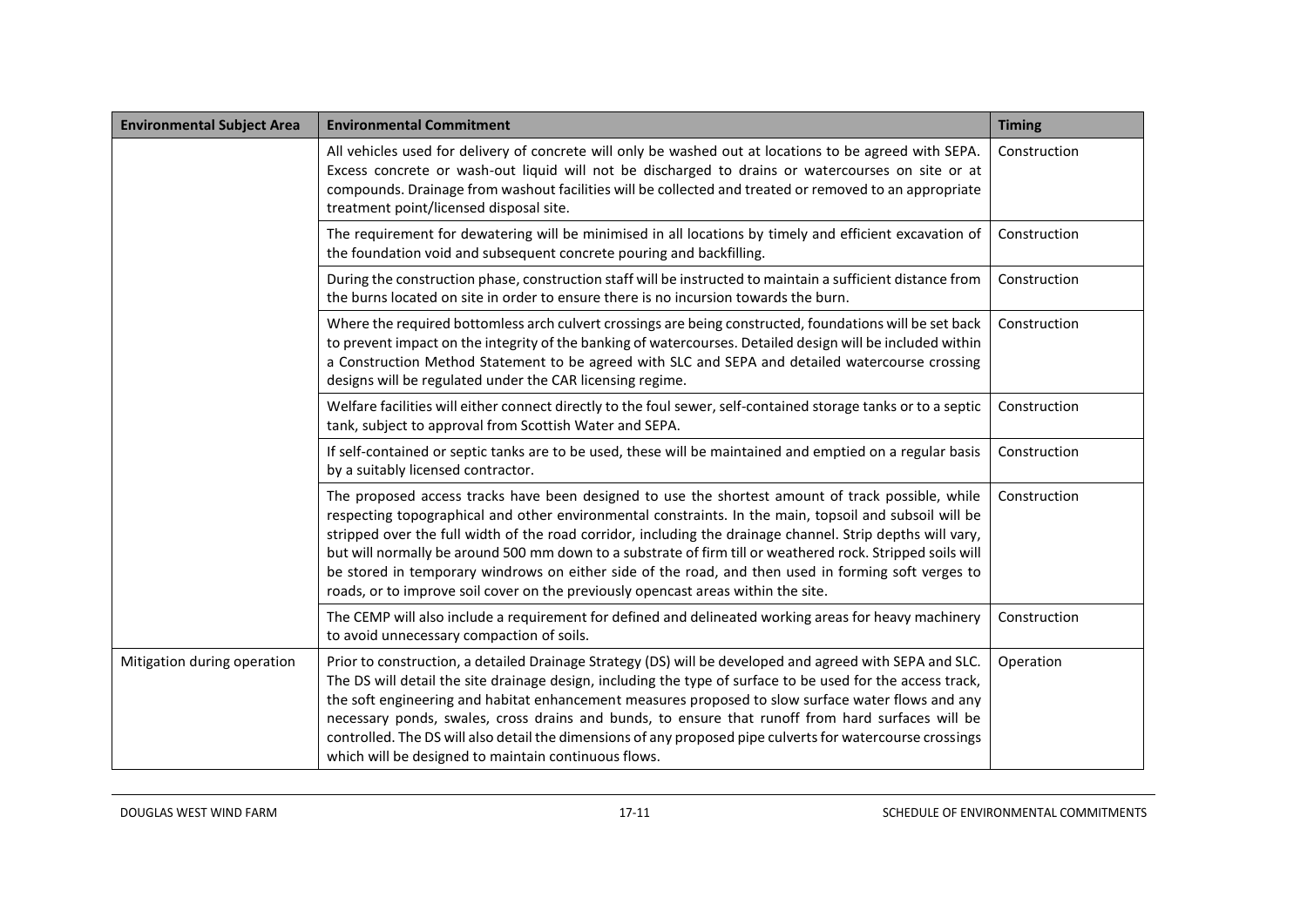| <b>Environmental Subject Area</b>                               | <b>Environmental Commitment</b>                                                                                                                                                                                                                                                                             | <b>Timing</b> |
|-----------------------------------------------------------------|-------------------------------------------------------------------------------------------------------------------------------------------------------------------------------------------------------------------------------------------------------------------------------------------------------------|---------------|
|                                                                 | Prior to construction, detailed design for the watercourse crossings, and the requirements for CAR<br>authorisations or licences will be agreed with SEPA in order to ensure that fluvial geomorphological<br>impacts are minimised during operation.                                                       | Operation     |
| <b>Traffic and Transport</b>                                    |                                                                                                                                                                                                                                                                                                             |               |
| Mitigation and monitoring<br>measures for construction<br>phase | Even though the predicted impacts arising from the development have been assessed as being negligible,<br>the following measures have been identified as good practice in terms of construction management in<br>order to help minimise the impacts from the construction phase of the Revised Development: | Construction  |
|                                                                 | preparation and implementation of a Construction Traffic Management Plan;<br>$\bullet$                                                                                                                                                                                                                      |               |
|                                                                 | use of the agreed access routes to the site will be enforced by the developer, and all principal and<br>$\bullet$<br>sub-contractors;                                                                                                                                                                       |               |
|                                                                 | at locations where slow moving abnormal load traffic is considered likely to cause a road hazard it<br>$\bullet$<br>is recommended that escorted traffic is complemented by advance publicity and temporary<br>signage where necessary;                                                                     |               |
|                                                                 | wheel washing is proposed in the vicinity of the site compound to reduce the risk of transferring<br>$\bullet$<br>any mud onto the road and to suppress any dust;                                                                                                                                           |               |
|                                                                 | all site vehicles will be parked off-road and as discretely as possible;<br>$\bullet$                                                                                                                                                                                                                       |               |
|                                                                 | preparation and implementation of a Detailed Access Strategy to mitigate any potential conflict<br>$\bullet$<br>between site traffic during construction and the local path network;                                                                                                                        |               |
|                                                                 | once final loads and transport configurations are known, an updated review of maximum axle<br>$\bullet$<br>loadings on structures along the access routes;                                                                                                                                                  |               |
|                                                                 | similarly, an updated review of clear heights;<br>$\bullet$                                                                                                                                                                                                                                                 |               |
|                                                                 | confirmation that there are no roadworks or closures that could affect the passage of the loads;<br>$\bullet$                                                                                                                                                                                               |               |
|                                                                 | confirmation that there are no underground services on the access route that would be at risk from<br>$\bullet$<br>any abnormal loads; and                                                                                                                                                                  |               |
|                                                                 | confirmation that the relevant Police / escort authorities are satisfied with the route being used<br>$\bullet$<br>and that the appropriate roads authorities have been further contacted regarding the proposed<br>loads and route.                                                                        |               |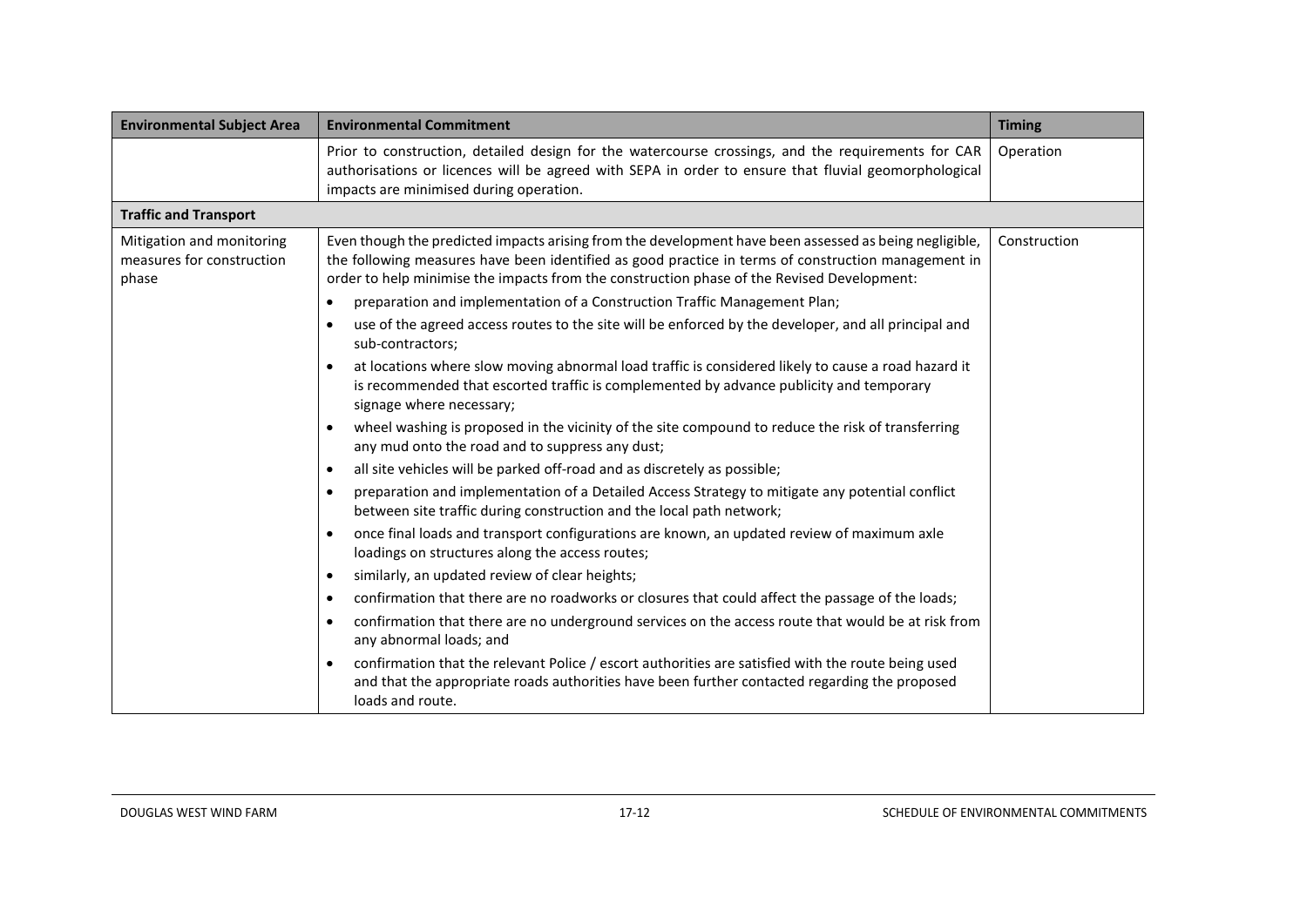| <b>Environmental Subject Area</b>                                  | <b>Environmental Commitment</b>                                                                                                                                                                                                                                                                                                                                                                                                                                                                                                             | <b>Timing</b>                     |
|--------------------------------------------------------------------|---------------------------------------------------------------------------------------------------------------------------------------------------------------------------------------------------------------------------------------------------------------------------------------------------------------------------------------------------------------------------------------------------------------------------------------------------------------------------------------------------------------------------------------------|-----------------------------------|
|                                                                    | It is also recommended that a trial run be undertaken prior to delivery of abnormal loads, using the<br>proposed load trailer and a scaffold to represent the load dimensions to confirm that the loads can be<br>safely accommodated.                                                                                                                                                                                                                                                                                                      | Construction (Pre-<br>operation)  |
| Mitigation and monitoring<br>measures for<br>decommissioning phase | The mitigation measures set out for the construction phase will also be implemented, where relevant,<br>during the decommissioning stage of the Revised Development.                                                                                                                                                                                                                                                                                                                                                                        | Decommissioning                   |
| Socio-Economics, Tourism and Recreation                            |                                                                                                                                                                                                                                                                                                                                                                                                                                                                                                                                             |                                   |
| Local community and<br>economy                                     | The Applicant is committed to a local supplier approach and operates a Responsible Contracting Policy.                                                                                                                                                                                                                                                                                                                                                                                                                                      | Pre-construction and<br>Operation |
|                                                                    | The Applicant has committed to providing annual community benefit funding of £5,000/MW of<br>installed capacity and the mechanism to disperse the community benefit funding is to be agreed with<br>SLC and local communities prior to commencement.                                                                                                                                                                                                                                                                                        | Operation                         |
|                                                                    | The Applicant is also proposing the delivery of a Detailed Access Strategy, including a Heritage Tail, with<br>interpretation areas informed by community consultation.                                                                                                                                                                                                                                                                                                                                                                     | Operation                         |
| <b>Aviation, Radar and Telecommunications</b>                      |                                                                                                                                                                                                                                                                                                                                                                                                                                                                                                                                             |                                   |
| Radar                                                              | There exists an agreed and contracted radar mitigation scheme to remove the identified impacts on the<br>Lowther Hill and Cumbernauld radars and maintain a full air picture to enable NATS to continue to<br>provide its service effectively and safely. This contract will be amended to reflect the change to the<br>Revised Development from the Consented Development at the site.                                                                                                                                                     | Pre-construction                  |
| <b>Aviation Lighting</b>                                           | The MoD has requested that aviation lighting be fitted to some wind farms in this area because of their<br>location within the Tactical Training Area, including the Consented Development at the site. In the<br>expectation that the MoD will make the same request for aviation lighting, this will be provided in<br>accordance with their specified requirements.                                                                                                                                                                      | Construction and<br>Operation     |
| <b>Shadow Flicker</b>                                              |                                                                                                                                                                                                                                                                                                                                                                                                                                                                                                                                             |                                   |
| Mitigation during operation                                        | In order to ensure that potential shadow flicker effects do not exceed acceptable limits at any property,<br>the Applicant proposes that prior to the erection of the first turbine a written scheme (known as the<br>'Wind Farm Shadow Flicker Protocol') shall be submitted to and approved in writing by SLC. This would<br>set out mitigation measures to alleviate shadow flicker attributable to the Revised Development if<br>required, as well as a protocol for addressing any complaints received from receptors within the study | Pre-Operation                     |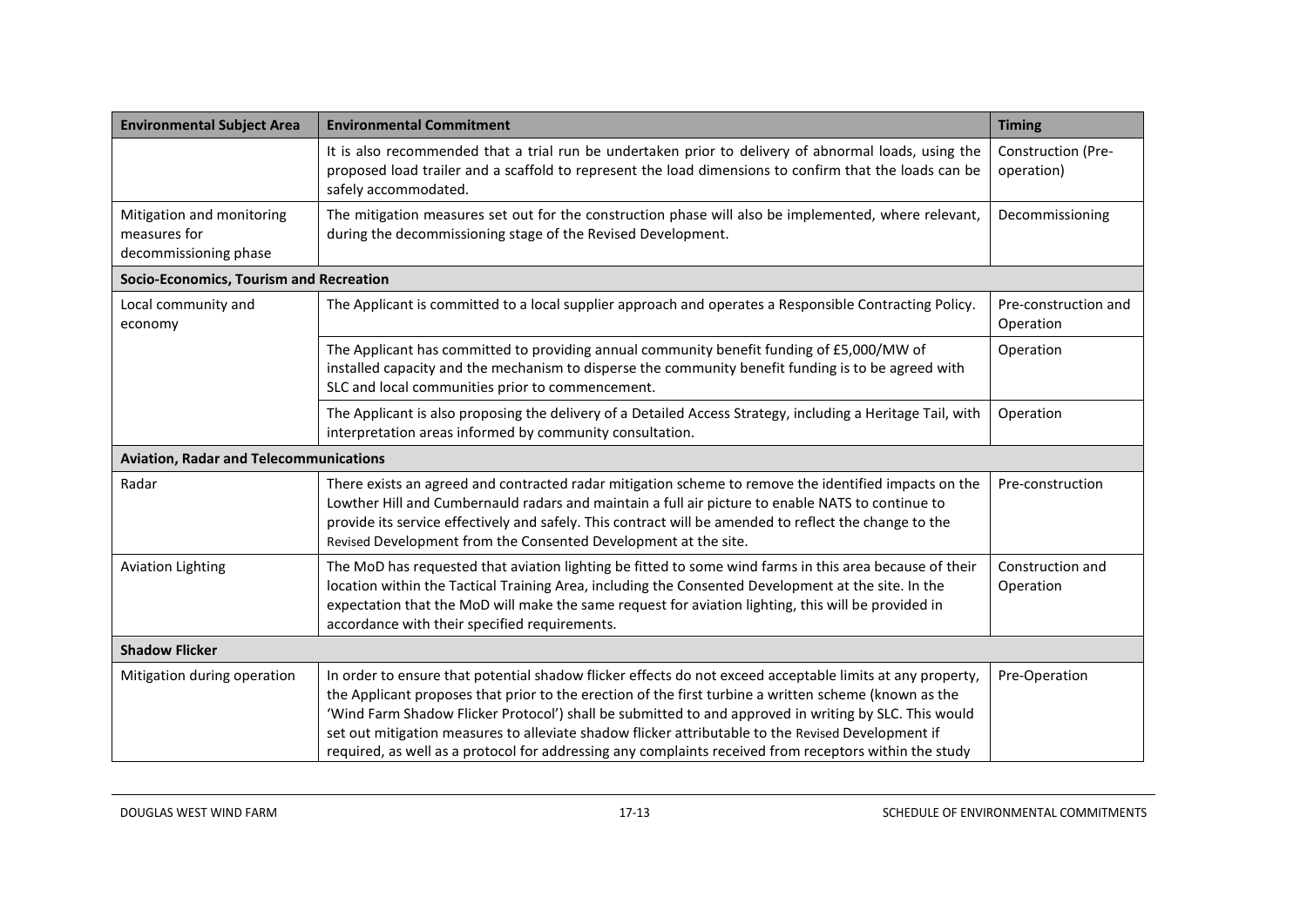| <b>Environmental Subject Area</b> | <b>Environmental Commitment</b>                                                                                                                                                                                                                  | <b>Timing</b> |
|-----------------------------------|--------------------------------------------------------------------------------------------------------------------------------------------------------------------------------------------------------------------------------------------------|---------------|
|                                   | area. Operation of the turbines would require to take place in accordance with the approved Shadow<br>Flicker Protocol and any mitigation measures that have been agreed through the protocol would<br>require to be implemented as appropriate. |               |